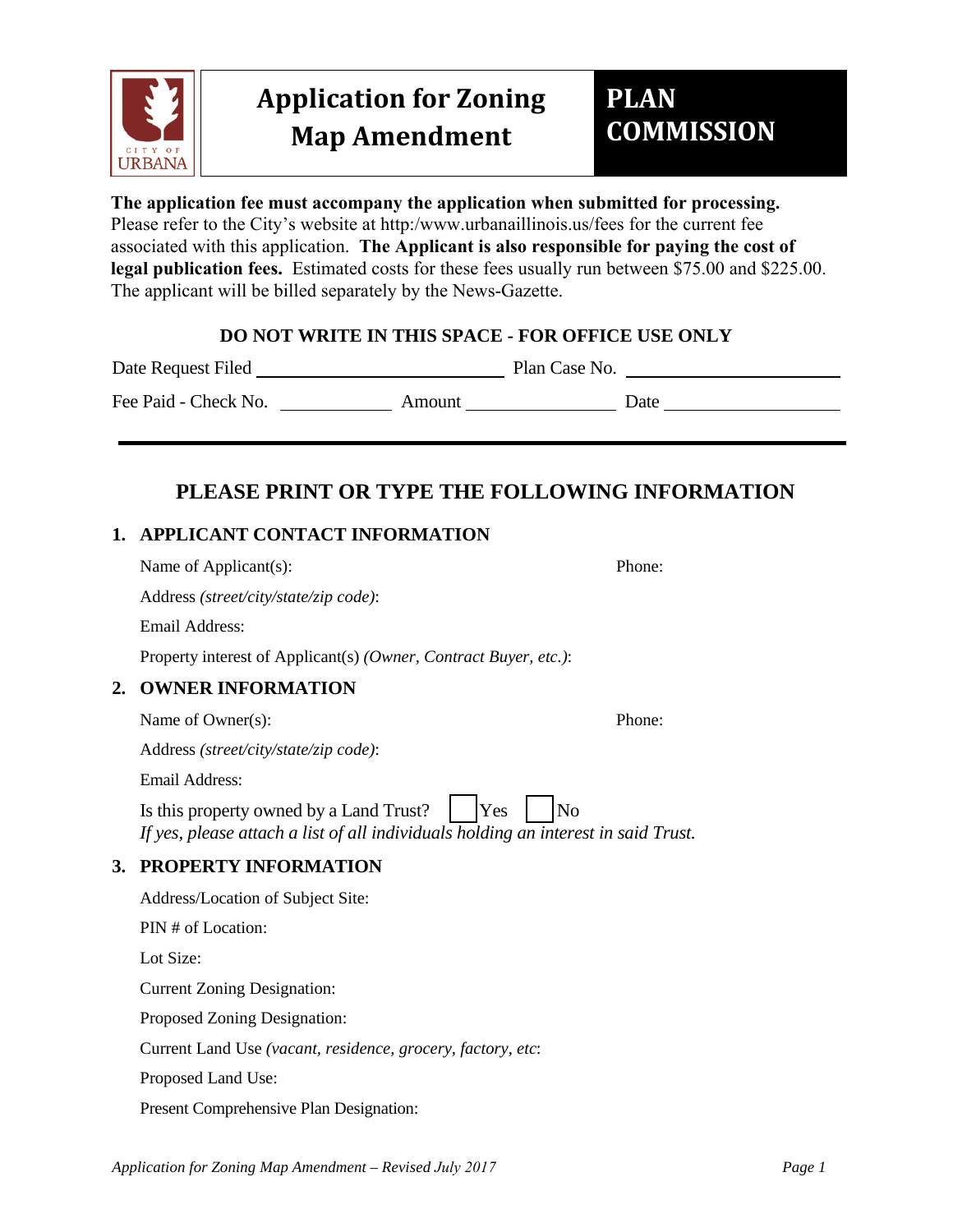How does this request conform to the Comprehensive Plan?

Legal Description *(If additional space is needed, please submit on separate sheet of paper):*

#### **4. CONSULTANT INFORMATION**

| Name of Architect(s):                                  |        |  |  |
|--------------------------------------------------------|--------|--|--|
| Address (street/city/state/zip code):                  |        |  |  |
| Email Address:                                         |        |  |  |
| Name of Engineers(s):                                  |        |  |  |
| Address (street/city/state/zip code):                  |        |  |  |
| Email Address:                                         |        |  |  |
| Name of Surveyor(s):                                   |        |  |  |
| Address (street/city/state/zip code):                  |        |  |  |
| Email Address:                                         |        |  |  |
| Phone:<br><b>Name of Professional Site Planner(s):</b> |        |  |  |
| Address (street/city/state/zip code):                  |        |  |  |
| Email Address:                                         |        |  |  |
| Name of Attorney(s):                                   | Phone: |  |  |
| Address (street/city/state/zip code):                  |        |  |  |
| Email Address:                                         |        |  |  |
|                                                        |        |  |  |

## **5. REASONS FOR MAP AMENDMENT:**

What error in the existing Zoning Map would be corrected by the Proposed Amendment?

What changed or changing conditions warrant the approval of this Map Amendment?